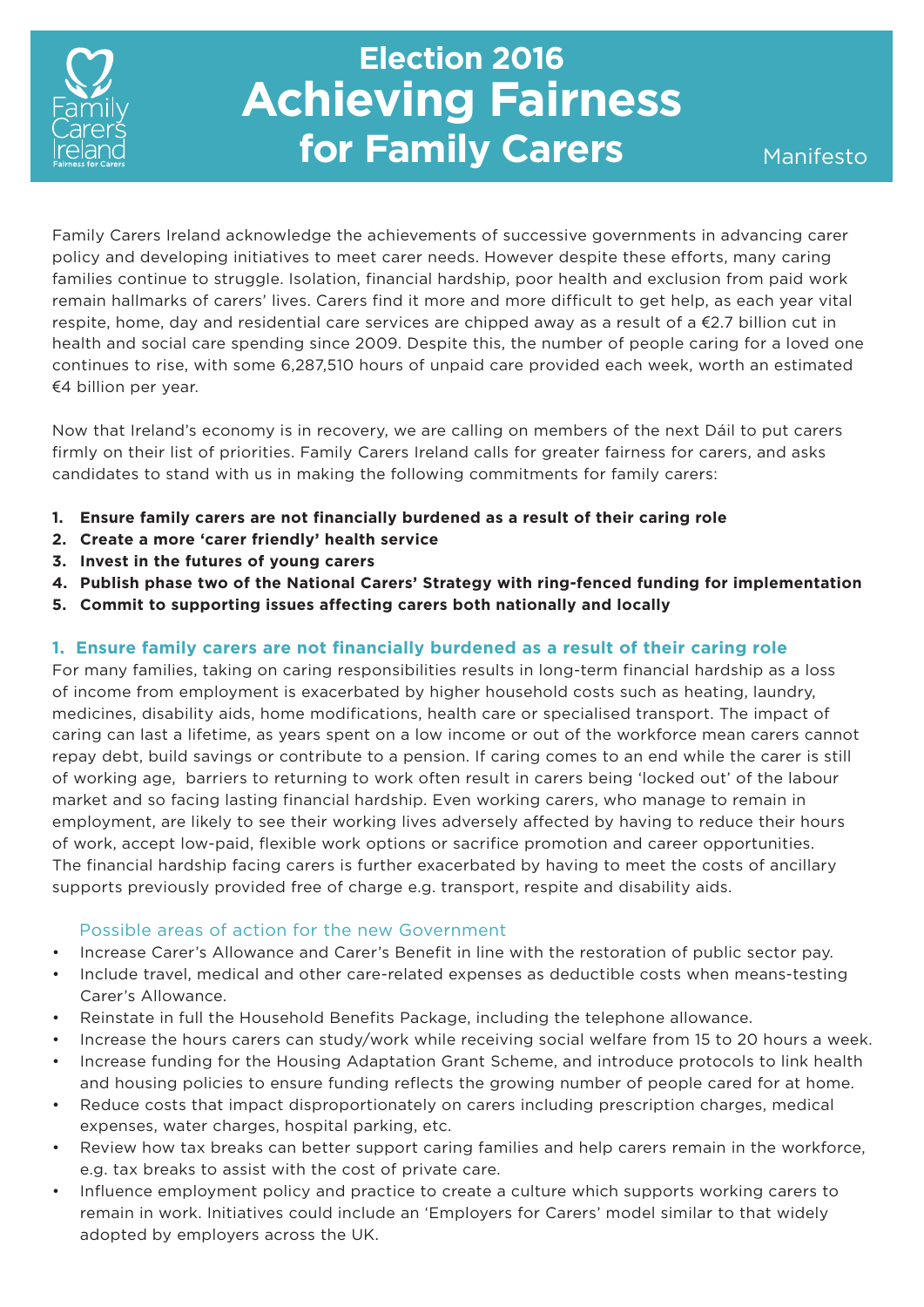

# **Election 2016 Achieving Fairness for Family Carers** Manifesto

### **2. Create a more 'carer friendly' health service**

Clinical success and corporate failure' has contributed to a worldwide health crisis. Advances in medicine have allowed people to live longer, but failures in how health systems have responded to the consequences means that the A&E crisis, trolley waits, delayed discharges and unnecessary nursing home admissions have become the norm. This does not need to be the case, however. Family carers can play a key role in resolving the health crisis, but only if our health services are rebalanced from an acute to a social care model.

The health service depends on family carers. Without the millions of hours of unpaid care they provide, the service would simply collapse. The rapid growth in demand for care from our ageing population, coupled with policies of deinstitutionalisation and 'hospital at home' models, is being met primarily by family carers. Cuts to vital Home Care Packages, the closure of residential and respite centres, rising medical charges, cuts to Housing Adaptation Grants and the closure of the Mobility Allowance and Motorised Transport schemes are forcing carers to fill the growing gap between demand for care and the limited support available, often at a serious personal cost to their own health and wellbeing. Family Carers Ireland calls on election candidates to create a more carer friendly health service: one which respects carers as expert partners in care, recognises the home as a centre of care and makes available sufficient funding to ensure patients receive the best possible care in the most appropriate setting.

### Possible areas of action for the new Government

- Address the chronic underfunding of community care, which is forcing patients into emergency departments, adding to delayed discharges and pushing older people into nursing homes, by investing in services to support carers who keep their loved ones at home and out of hospital.
- Ensure all fulltime carers are offered a Carer Needs Assessment in the HSE's rollout of the Single Assessment Tool for Older People, and make the assessment available to carers of people of all ages over a five-year period.
- Put an end to 'care cramming', which forces homecare workers to race against the clock through unreasonable time allocations to home care clients, and which places older people at risk of injury.
- Address the inequalities affecting carers of people with mental illness and ensure their needs are addressed alongside those of the patient.
- Replace the Mobility Allowance and Motorised Transport Grant, closed in 2013, with a cash payment.
- Ensure Home Care Packages are available to all people with an assessed need and not rationed in cases where Carer's Allowance is paid.
- Introduce an Ombudsman to monitor health services, including their adherence to discharge and care planning, and to provide a point of redress for individuals who have reason to complain.
- Introduce a 'Carer Friendly Hospital' pilot which will recognise carers as expert partners in care and involve them in conversations about the treatment and care of their loved one. The pilot would also include practical supports for carers – including discounted parking, flexible or extended visiting hours, access to a break room and discounted meals as well as proper transfer of care protocols when a patient is moving from hospital back to home.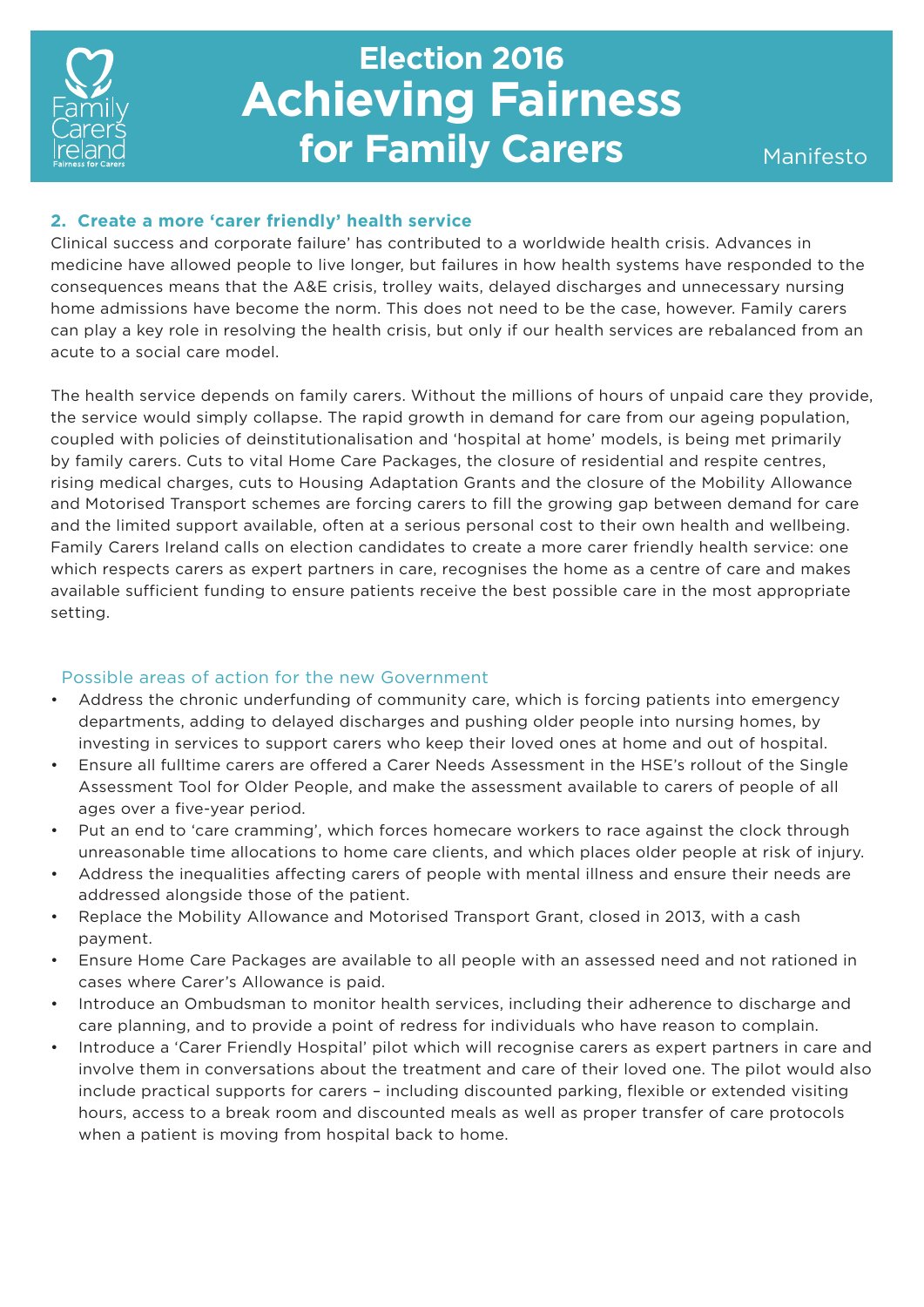

# **Election 2016 Achieving Fairness for Family Carers**

#### **3. Invest in the futures of young carers**

Ireland has a hidden army of young carers who provide ongoing care to a family member who is physically or mentally ill, disabled or suffering from addiction. Many remain hidden from services due to fear, family loyalty, stigma, not recognising that they are a carer, or not knowing where to go for help. While for many young people modest caring responsibilities can be a positive experience and a normal part of personal and civic development, where the level of caring responsibility is excessive or age inappropriate, the dangers of leaving vulnerable young carers unsupported can cost them dearly in terms of missed educational opportunities, isolation, worry, and the loss of normal childhood activities.

Figures from Census 2011 showing 14,205 young carers aged under 24 years mask the reality of the prevalence of young carers in Ireland. A study undertaken by Dr. Saul Becker, a leading international expert on young carers, estimates that Ireland could have as many as 28,000 young carers aged under 18 years, and 52,700 aged under 25 years. A more recent study, commissioned by the Department of Children and Youth Affairs and published in 2016, shows that 11.9 percent of 10-17 year olds surveyed (n= 11,870) said they provide regular unpaid personal help for a family member with a long-term illness, health problem or disability. Extrapolation from the sample to the national population would suggest that some 56,118 young people in the 10-17 year age group alone provide regular unpaid care.

#### Possible areas of action for the new Government

- Explore how young carers can be supported financially while encouraging them to remain in school.
- Commit to the development of a Young Carer Education Strategy, similar to previous strategies published for other vulnerable groups.
- Fund the establishment of a 'Young Carer Development Team' to deliver targeted outreach activities across the country. The team would liaise with schools and community services in each of the four HSE regions to identify and support young carers early in their caring journey.
- Deliver on the commitment contained within the National Youth Strategy to establish a crossdepartmental Young Carer Working Group which will bring together key departments and agencies with a responsibility for supporting young carers.
- Include guidelines on supporting young carers in school Child Protection and Welfare Policies, and include young carers as an at-risk group in School Attendance Strategies
- Introduce a classification of 'young carers' in the 'Census at School' which will report on the numbers of young people with caring responsibilities identified in the school system.
- Ensure young adult carers are recognised as a vulnerable group and prioritised in the financial support made available to schools, colleges and universities to access and sustain their education.

### **4. Publish Phase Two of the National Carers' Strategy with ring-fenced funding for its implementation**

The National Carers' Strategy, published in 2012, signalled Government's commitment to respecting carers as key care partners, and to responding to their needs across a number of policy areas. At the time of its publication, Government warned of the need to be pragmatic in terms of the limited financial resources available to deliver the Strategy, but promised that as Ireland's economy improved so too would the level of investment allocated, and that departments would be given the opportunity to revisit the Strategy and propose additional actions.